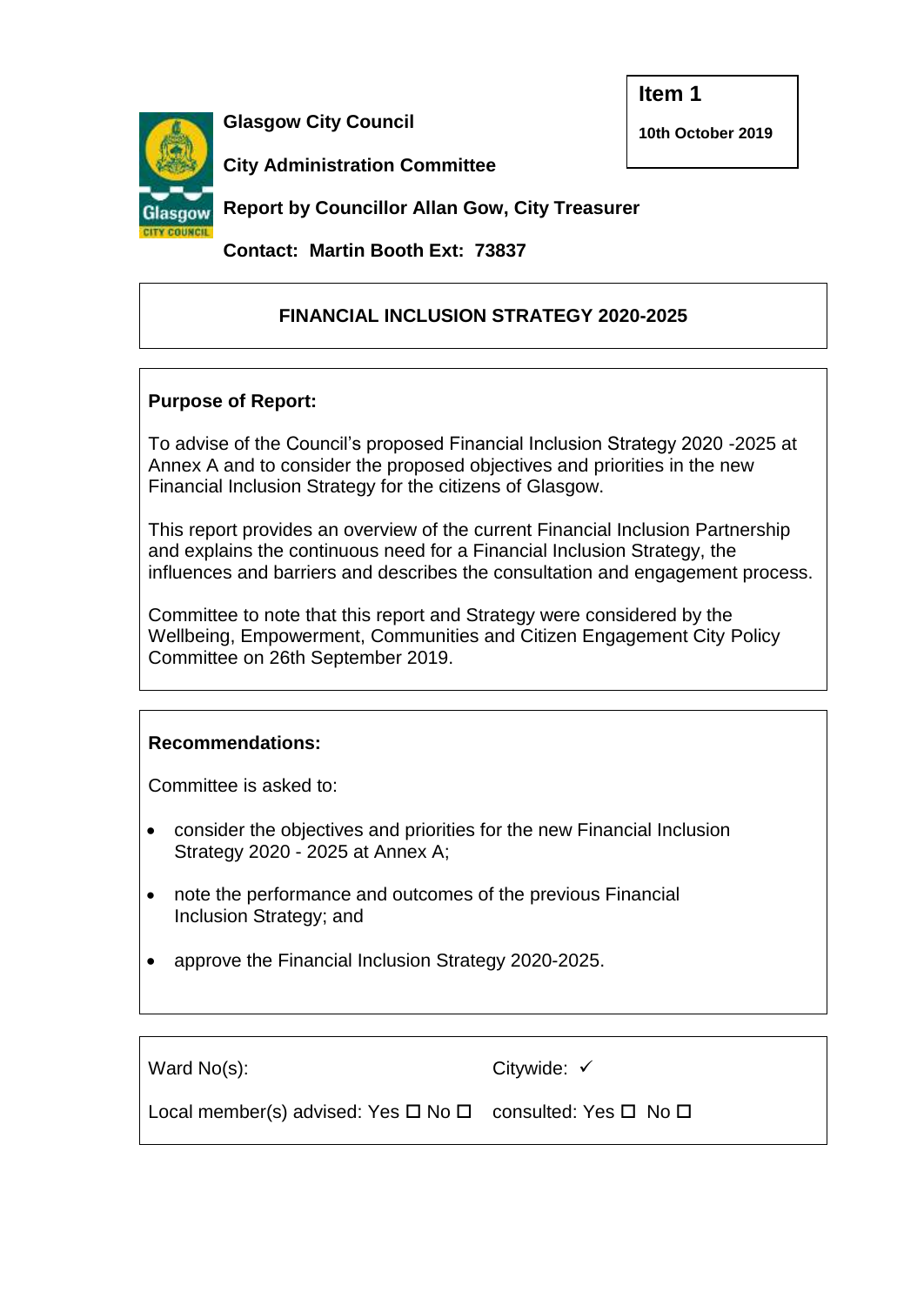## **1 Purpose of Report**

- 1.1 To advise of the Council's proposed Financial Inclusion Strategy 2020 -2025 at Annex A and to consider the proposed objectives and priorities in the new Financial Inclusion Strategy for the citizens of Glasgow.
- 1.2 This report provides an overview of the current Financial Inclusion Partnership and explains the continuous need for a Financial Inclusion Strategy, the influences and barriers and describes the consultation and engagement process.
- 1.3 Committee to note that this report and Strategy were considered by the Wellbeing, Empowerment, Communities and Citizen Engagement City Policy Committee on 26th September 2019.

#### **2. Background**

- 2.1 The Council's current Financial Inclusion Strategy 2015 2018 was approved by Executive Committee on 26th June 2014.
- 2.2 The vision for the Financial Inclusion Strategy is:

Glasgow City Council and its partners recognise the importance of ensuring that all of our citizens have the skills, knowledge and support to help them make the most of their money and share in the city's growth. We can achieve our vision by working in partnership and adhering to our key principles, to provide access to good quality advice and affordable financial products and services that can help put our people back in control of their lives and unlock them from their poverty.

This strategy sets out the way we want to work in partnership to deliver our key objectives.

2.3 The Strategy defines Financial Inclusion as:

Ensuring that individuals have the skills, knowledge and understanding to make best use of appropriate products and services. The focus of the Strategy is to improve financial inclusion for vulnerable groups of people and communities, establish early intervention mechanisms and provide support at key transition points in people's lives.

- 2.4 This Strategy will be delivered through working in partnership to achieve the outcomes based on our key principles, as detailed in the Financial Inclusion Strategy. Working in partnership is a Council priority to deliver the city's ambitions and improve its services and outcomes.
- 2.5 The objectives of this Financial Inclusion Strategy 2020-25 are to:
	- Break the cycle of debt and dependency
	- Reduce the level of Child Poverty in Glasgow
	- Reduce the number of people reaching a crisis point through early intervention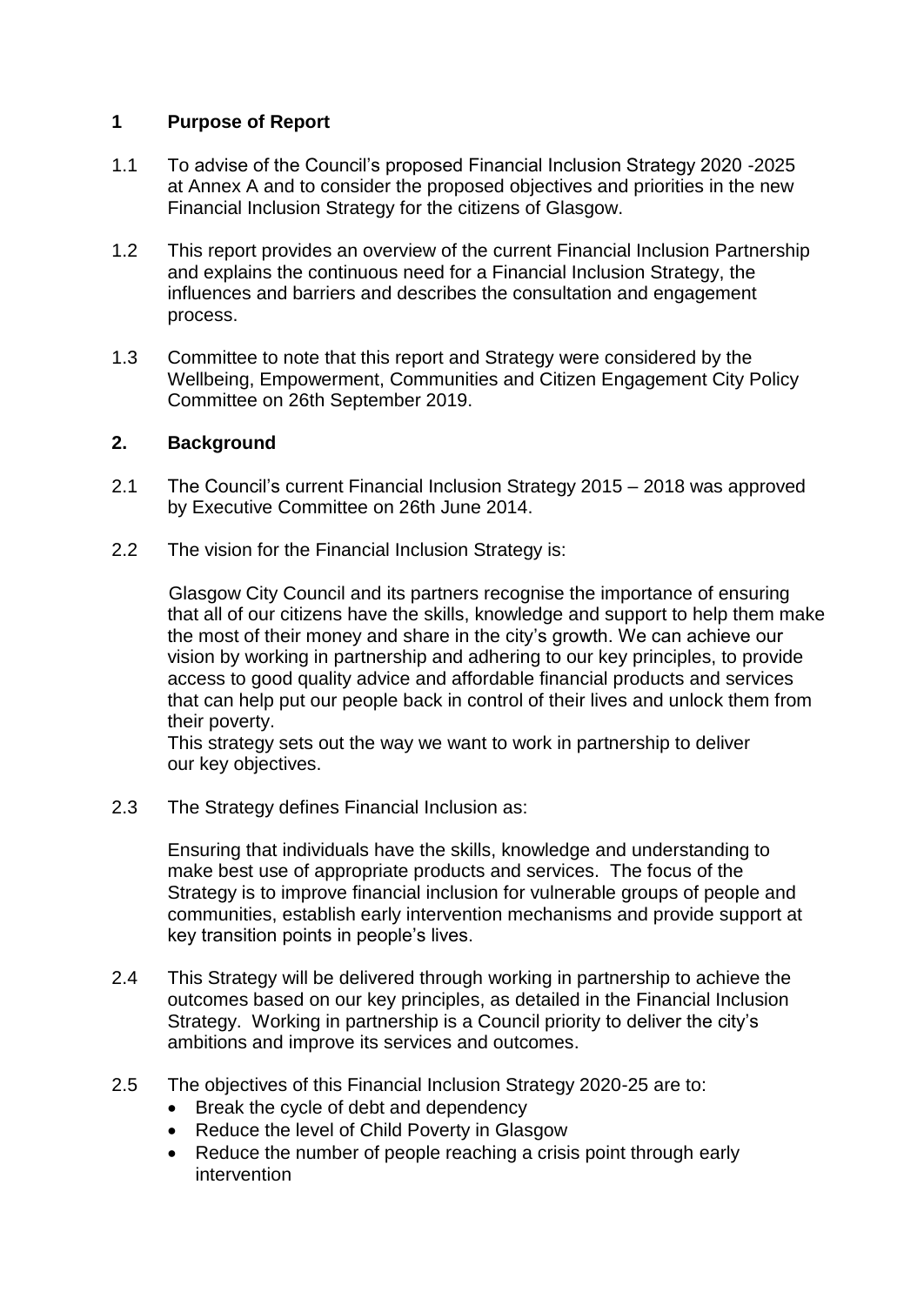- Address the impact of money problems on other areas of life
- Have a modern, flexible and accessible advice sector
- Have a more open and accountable advice sector, responsive to citizens' views
- Reduce stress and ill health caused by money worries and debt.
- 2.6 Since April 2015 the Financial Inclusion providers have supported over 106,215 new clients in a range of ways such as; claiming their entitlement to benefits, managing their debt, preventing homelessness and improving their employability prospects. This is a summary of the outcomes delivered by the FI providers/partnership:
	- £143 million in additional income
	- £100 million of debt negotiated for clients
	- £11 million of Council Tax arrears negotiated
	- 5,740 people prevented from becoming homeless
	- 8,361 people given information on cheaper credit
	- 2,292 people given information on improving their employability
	- 23,885 people encouraged to improve how they manage their money
	- 9,023 people encouraged to develop a savings habit
	- 2,587 given information on the benefits of having home insurance
	- 12,206 people given advice on how to save money on their fuel bills

The return on investment for the combined funding of the partnership, calculated on the additional income gained for the client and the amount of debt reduced, is approximately £17 for every £1 invested.

#### **3 Continuous Need for a Financial Inclusion Strategy**

- 3.1. Despite the figures shown at 2.6 not everyone has access to the financial inclusion support they need to share in the city's prosperity, a city that has the fastest growing major city economy in the UK, with a diverse business and industry base and a highly skilled population. Therefore the result is that poverty continues to increase for some our most vulnerable citizens, which can leave lasting damage on future life chances.
- 3.2 Financial inclusion supports people to build their financial resilience and confidence to manage their money, deal with financial difficulties and access the best financial products and services for them.
- 3.3 In 2017 it was reported in the Scottish Household Survey that 33%, approximately 198k citizens of Glasgow, had no savings, compared to 22% across the rest of Scotland and 11% of Glasgow's householders stated that they were not coping financially.
- 3.4 Welfare Reform continues to have a major impact on our most vulnerable citizens. A freeze in the rates of employability benefit, limits on housing costs, changes to disability benefits and a cap on the total amount of benefit a family can receive is estimated to have contributed to an expected £120million per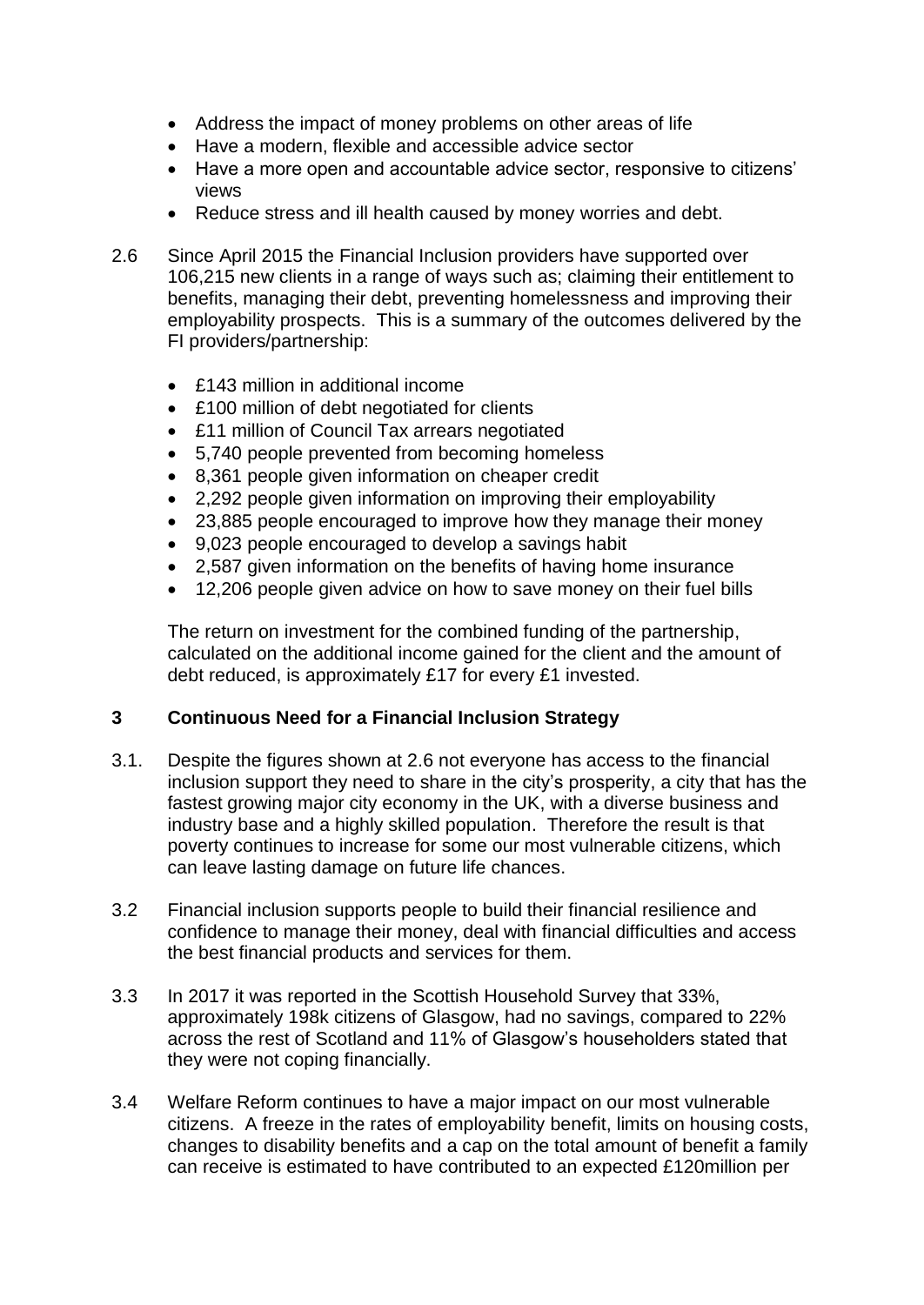year loss to the city by 2021. Our citizens, already struggling to make ends meet, will therefore continue to need financial inclusion support from the relevant services.

- 3.5 In September 2018 Universal Credit (UC) was rolled out across the city that has further exacerbated the issues for some of our citizens, evidenced by the increases in rent arrears and increased reliability on emergency food providers.
- 3.6 The groups most affected by welfare reform are:
	- Single parents.
	- Disabled.
	- Black minority ethnic (BME).
- 3.7 The reforms have resulted in a steady increase in child poverty rates across the city, with the current rate estimated, by the Child Poverty Action Group, at 37,000 (34%), however in some wards the average rate is higher, for example; Southside Central (37%) and the Calton (48%).
- 3.8 The Institute for Fiscal Studies think tank has forecast a further increase in child poverty across the UK, resulting in an estimated increase for Glasgow to 50,000 children by 2020.
- 3.9 The Scottish Government identified the 3 main causes of child poverty as:
	- Cost of living.
	- Income from employment.
	- Income from social security.
- 3.10 The Child Poverty (Scotland) Act 2017 was introduced that lays out a statutory requirement on local authorities and health boards to report progress against a set of ambitious targets to reduce Child Poverty by 2030.
- 3.11 Citizens from the BME community, in particular woman from ethnic minority communities, are more likely to be unable to access UC due to language barriers.
- 3.12 The Department for Work and Pensions (DWP) state that 19% of the working age population has a disability, in Glasgow this is 24%. It is widely recognised that there are additional costs associated with having a disability and existing legacy benefits recognise this with premiums that top up the level of benefit for disabled people on low incomes. However these premiums are not replicated in Universal Credit. Although compensatory transitional payments are being introduced to mitigate against the loss of the severe disability premium they don't fully compensate in all circumstances and ignore the losses caused by the removal of the enhanced disability premium. There is also a dilution in entitlement for some disabled children when comparing current tax credit top ups with those in Universal Credit (£126.11 p/m for UC disabled child lower element compared with £279.58 in child tax credit).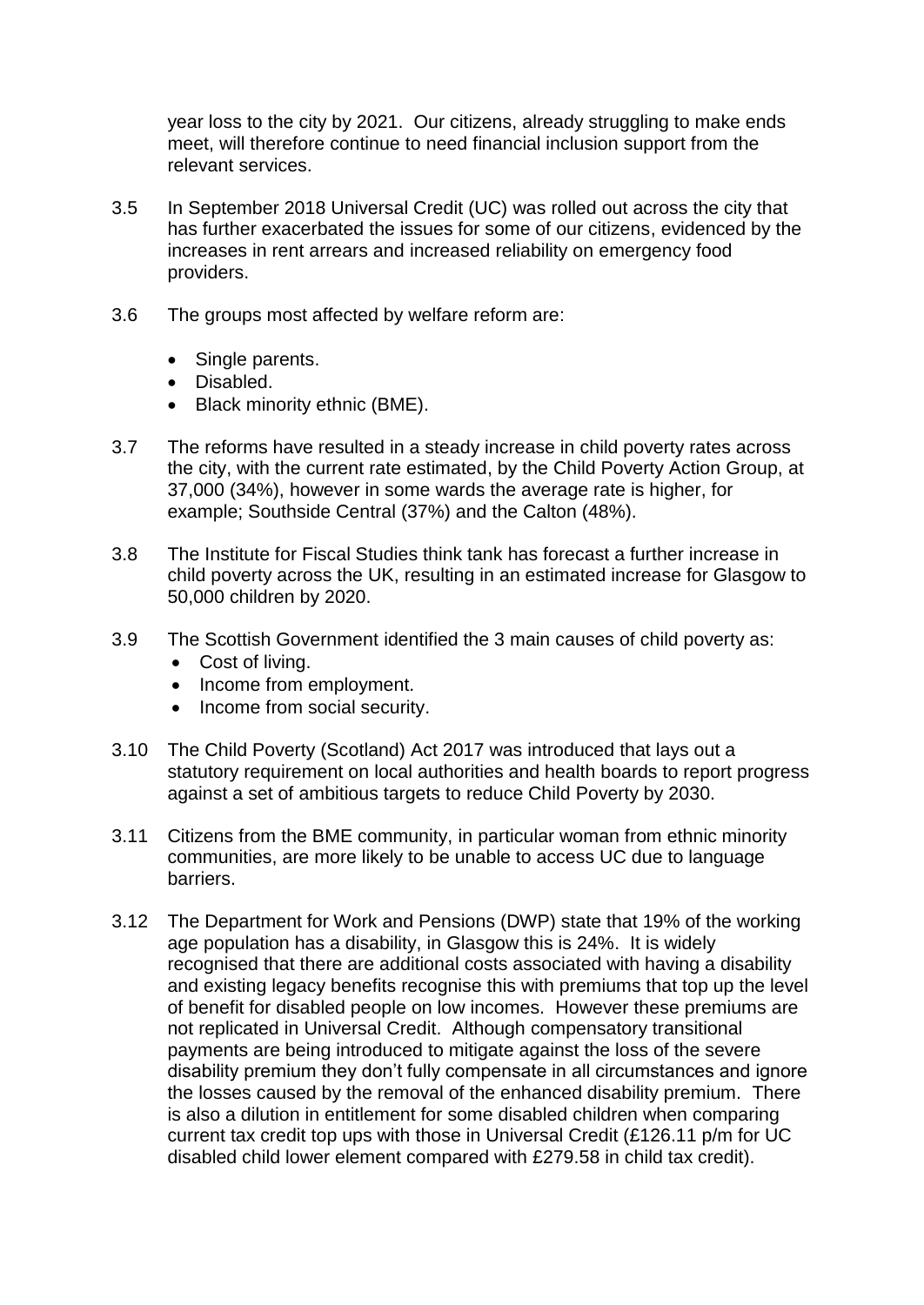- 3.13 In these challenging times for our most vulnerable citizens, it is vital that this Financial Inclusion Strategy provides a framework that ensures that the service provided meet their needs.
- 3.14 To help us develop the strategy we have taken account of the feedback from our consultation exercise with citizens and the lessons learned from the Invest to Improve programme, which was set up to mitigate the impact of UC in September 2018.
- 3.15 Using the feedback and lessons learned and then transferring these to the Financial Inclusion Strategy 2020-25, we believe this will provide our citizens with an accessible, modern, innovative, flexible and outcome focused service.
- 3.16 The feedback from the 276 citizens who completed our face to face and online questionnaire can be found in the attached Financial Inclusion Strategy. The lessons learned from the Invest to Improve programme that delivered success were as follows
	- A collaborative approach
	- Co-location of vital services
	- Targeted funding for protected characteristic groups
	- The use of our customer referral system that allowed us to track the impact that our intervention had on the individual both on a financial basis and reducing the number of issues and stress.

#### **4 The Financial Inclusion Strategy 2020 - 2025 Outcomes**

- 4.1 To achieve an effective service that provides the outcomes our citizens need, we will work in partnership to help deliver our 10 Key Principles, which are to:
	- 1. Reach out to people who do not currently use the Financial Inclusion (FI) services.
	- 2. Use the council's customer management referral system, Fast Online Referral Tool (FORT), to record action taken, referrals to other services for the customer's additional support needs and show the outcome from the actions taken.
	- 3. Work with citizens, in particular those with the lived experience of poverty, to better understand and improve services aimed at meeting their needs.
	- 4. Use a holistic approach to understand the root cause of the customer's issues, to break the cycle of debt and refer to other services when required.
	- 5. Provide FI services at times that are flexible, local and easy to access, for example for families, those with disabilities and those affected by the increase of "in-work poverty".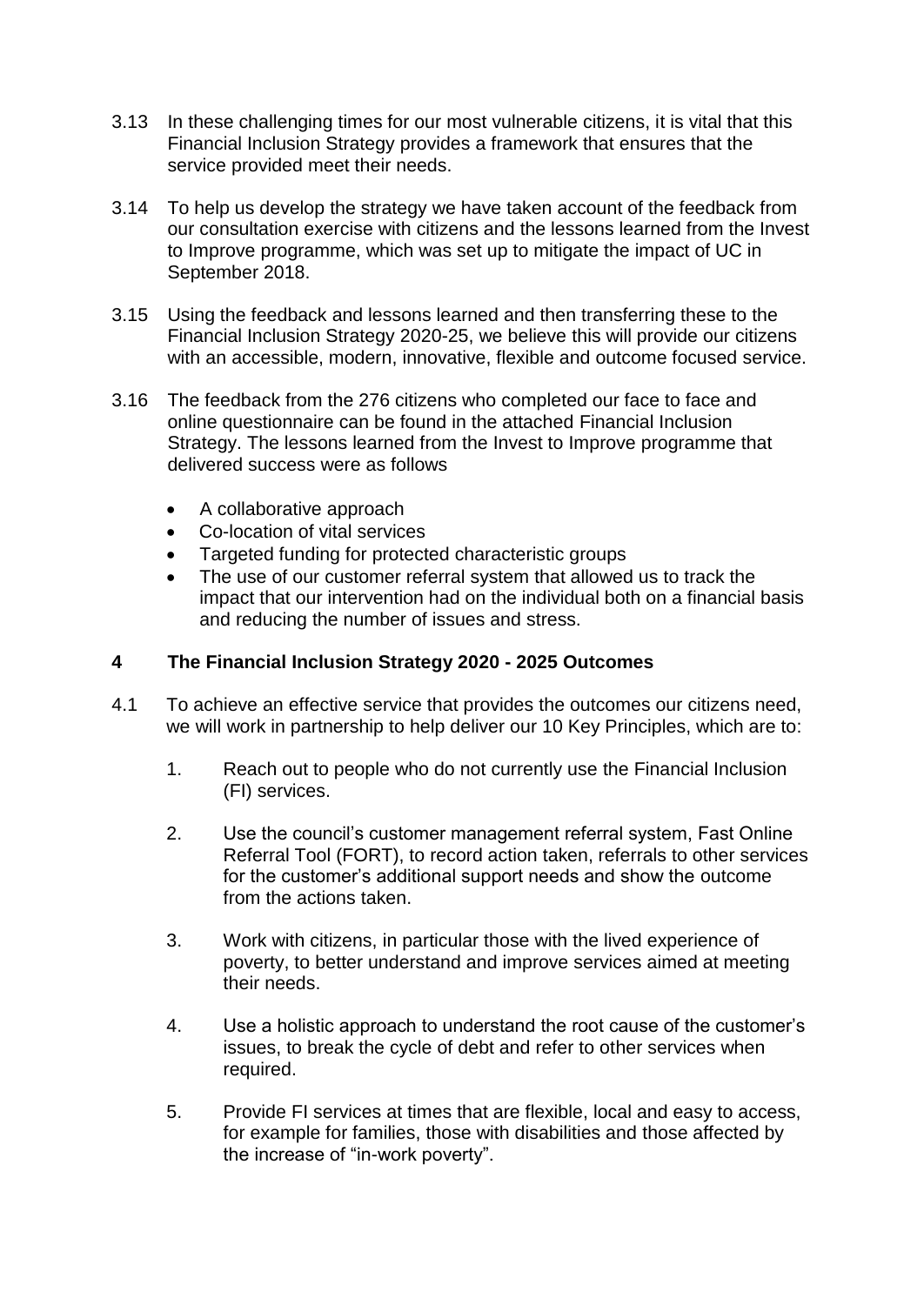- 6. The FI providers poverty proof their actions to prevent unintended consequences, such as adding poverty premium, for example; ensuring that the customer is referred to the lowest affordable credit provider and not necessarily the nearest .
- 7. Use early intervention to respond to new issues in the FI Service providers' local area, such as; closure of a local business, by offering to provide FI services to the management and workforce.
- 8. Manage resources so that more of them are available to provide for front line staff and less on management and building overheads, considering co-location opportunities.
- 9. FI service providers will allow an audit of their records, to help identify trends and identify service improvement opportunities.
- 10. Focus on continual improvement with demonstrable improvement year on year.
- 4.2 It is vital that we make a positive difference to the lives of our most vulnerable citizens and by adopting our key principles the Financial Inclusion Strategy outcomes can be delivered, these outcomes are:
	- A reduction in poverty for our most vulnerable citizens and a break in the cycle of debt and dependency.
	- An increase in the range of options for accessing FI services.
	- An increase in take up of FI services, in particular by lone parents, people with disabilities, people from BME communities and those affected by inwork poverty
	- A reduction in recurring appointments.
	- A reduction in customer waiting times.
	- An increase in referrals to partner organisations that help minimise the crisis situations for our citizens, for example; for help with fuel poverty.
	- A streamlined reporting process through use of FORT.

## **5 Funding**

5.1 Current Council funding for core Financial Inclusion Services is provided through the council's Integrated Grant Fund (IGF). Following a review of how the Council funds the third sector and community groups, the Council, working with the Glasgow Third Sector Interface Network, is establishing the Glasgow Communities Fund (as approved at the City Administration Committee on [29](http://www.glasgow.gov.uk/councillorsandcommittees/submissiondocuments.asp?submissionid=94449)  [August 2019\)](http://www.glasgow.gov.uk/councillorsandcommittees/submissiondocuments.asp?submissionid=94449) which will extend the funding to organisations that previously have been unable to apply for it. The IGF will come to an end on 31st March 2020 and the Glasgow Communities Fund will start on 1st April 2020. The Fund was launched on 18th September with a closing date of 20th October with all existing organisations as well as the wider third sector being invited to apply. We will work with Council colleagues to ensure that the Financial Inclusion Strategy will deliver a service that meets the needs of our citizens.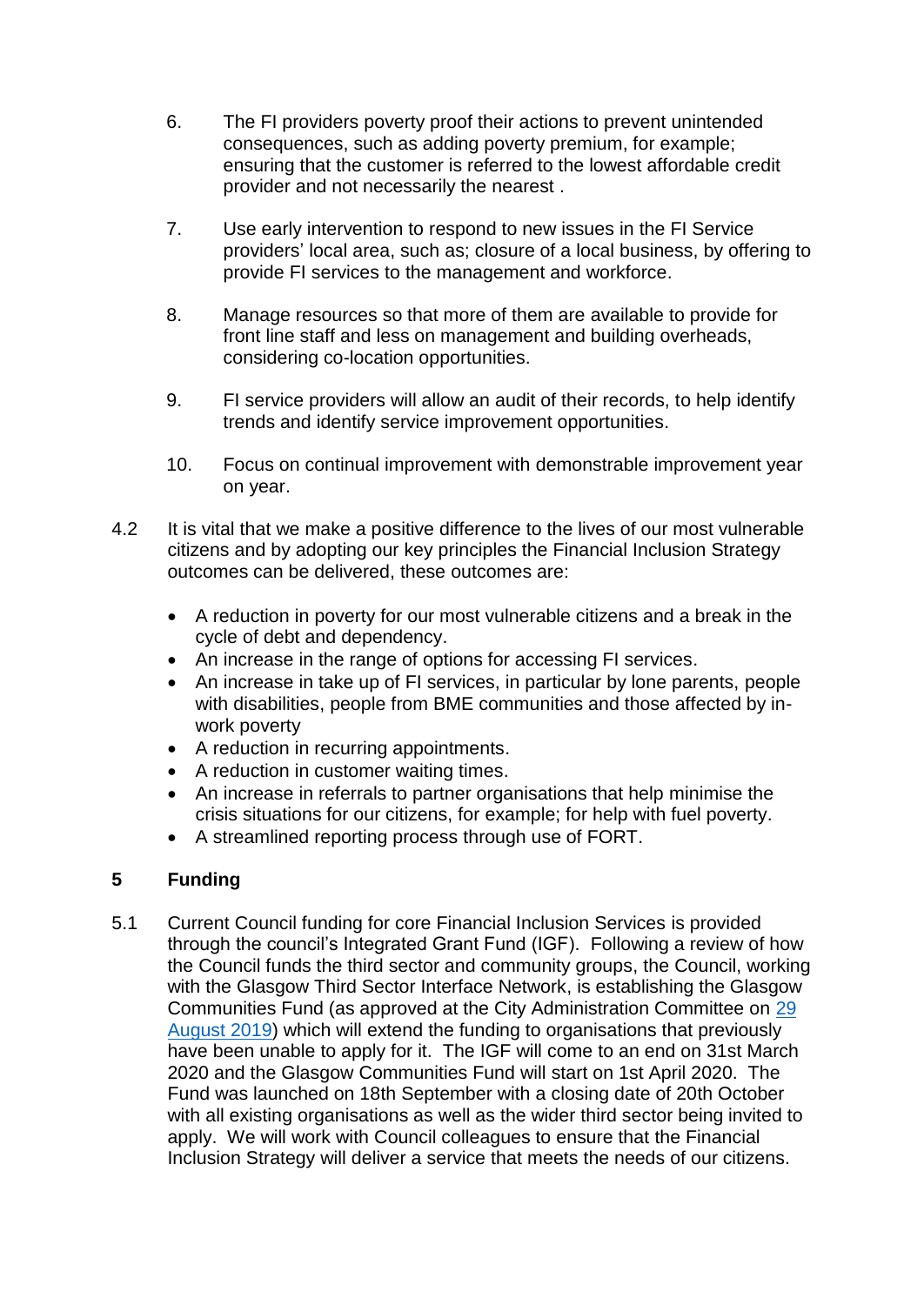# **6 Policy and Resource Implications**

## **Resource Implications:**

| Financial:                                             | Outcomes will be maximised through targeted<br>use of resources and partnership working                                                                                                                                     |
|--------------------------------------------------------|-----------------------------------------------------------------------------------------------------------------------------------------------------------------------------------------------------------------------------|
| Legal:                                                 | The report raises no new legal issues                                                                                                                                                                                       |
| Personnel:                                             | There are no direct personnel implications                                                                                                                                                                                  |
| Procurement:                                           | There are no procurement issues                                                                                                                                                                                             |
| <b>Council Strategic Plan:</b>                         | This proposal supports the following core<br>priorities of the Council Strategic Plan 2017 -<br>2022:                                                                                                                       |
|                                                        | A healthier city:<br>Reducing stress related health issues caused by<br>debt and poverty – priority 38                                                                                                                      |
|                                                        | Continue our work on the People Make Glasgow<br>Fairer Strategy to tackle poverty, considering<br>how we can address emerging issues such child<br>hunger and period poverty – priority 42                                  |
|                                                        | Review the provision of benefits, welfare and<br>other advice to continue to identify opportunities<br>to integrate and maximise support for people<br>affected by welfare reform, or long term<br>conditions – priority 47 |
|                                                        | Resilient and empowered neighbourhoods -                                                                                                                                                                                    |
|                                                        | Providing citizens with access to Financial<br>Inclusion services in local and accessible<br>venues - priority 74                                                                                                           |
|                                                        | A well governed city that listens and responds -                                                                                                                                                                            |
|                                                        | Review of the Financial Inclusion service<br>delivery model through service user<br>engagement - priority 94                                                                                                                |
| <b>Equality and Socio-</b><br><b>Economic Impacts:</b> | The impacts are expected to be positive for our<br>citizens.                                                                                                                                                                |